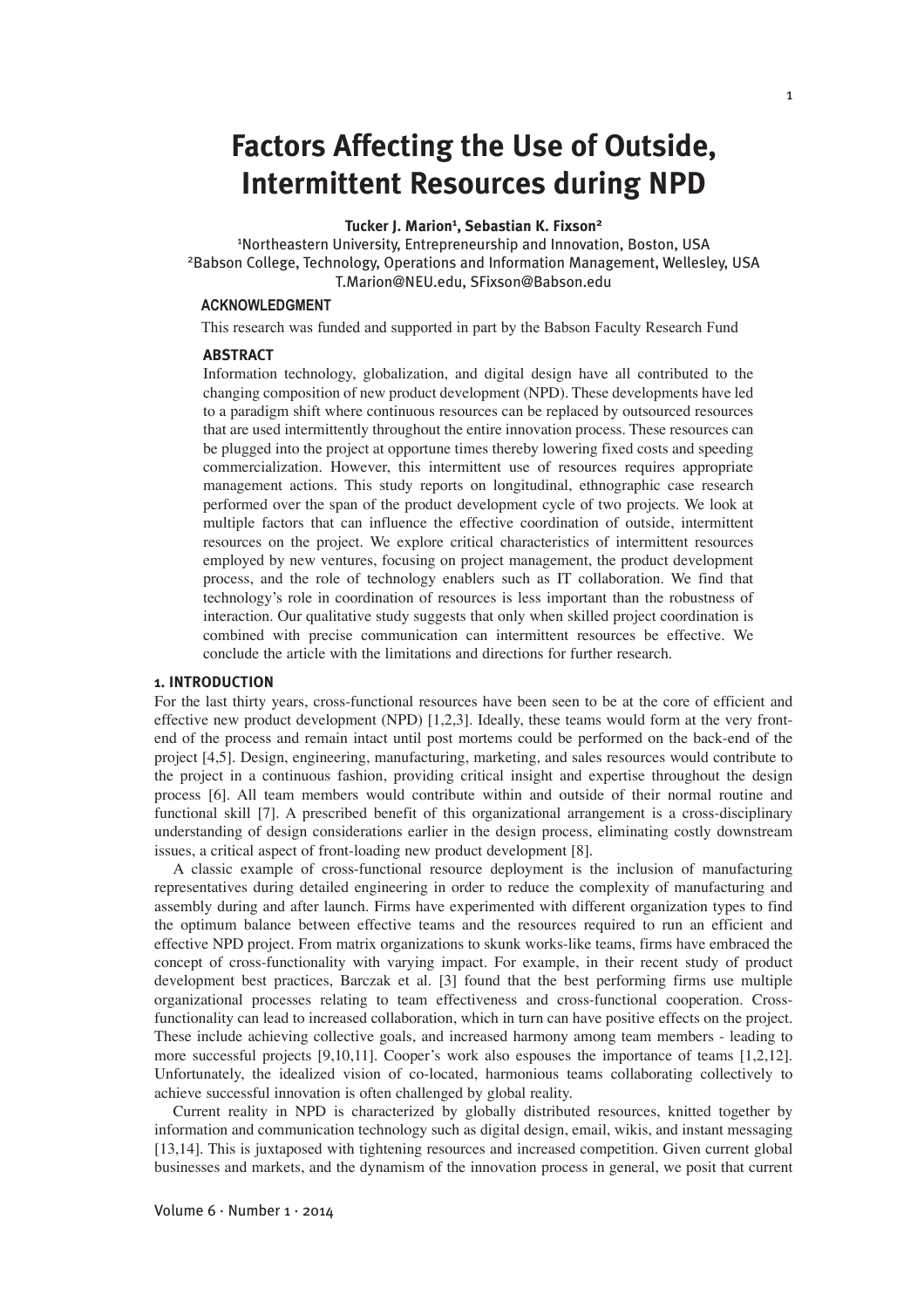economics and the drive for ever higher efficiency and effectiveness have broadened the traditional cross-functional paradigm to include a model that favors distributed but selective — discontinuous or intermittent - use of resources to drive project progress [15]. Firms from the largest to the smallest are increasingly looking to distributed resources, often outside the corporation, to improve the innovation and commercialization process. Examples abound, from Apple's use of contract manufacturer Foxconn to Boeing's use of outside vendors in its development and manufacture of the new 787 airliner [16,17]. At the extreme, these outside resources can be used on an intermittent basis, moving past crossfunctionality into a new paradigm that minimizes team interaction and selectively engages members only when needed for a specific task. The coordination - or project management - of these resources becomes an all-important issue [18]. In this research, we seek to understand the important project-level parameters of the adoption of distributed, intermittent resources and how these are best coordinated by a virtual project manager.

To study this phenomenon, we selected a sector of firms that, by their nature, are driven to pursue lean approaches to NPD. Lean innovation strives to reduce the use of resources and waste during the NPD process, akin to waste reduction in lean manufacturing. We focus our investigation on the world of early-stage ventures, those firms that are resource constrained both in human and financial capital, and do not have the luxury of ongoing revenue streams to cushion innovation failures [19]. These firms must successfully commercialize an innovation or expire. It can simply be too costly for many new ventures to deploy permanent, co-located employees that follow projects from beginning to end. New, resource constrained firms have to focus on low fixed costs, operating cash burn, and getting to market quickly in order to generate revenue. In order to accomplish more lean NPD, these firms often turn to outside individuals and resources to provide design, engineering, manufacturing, and sales support during NPD and launch efforts [20]. In this research, we explore how the entrepreneurial project manager within the new venture coordinates and controls these virtual, intermittent resources.

We contribute to literature by studying, at the project level, coordination of outside, intermittent resources. These new ventures seek to reduce expenditures and time-to-market. In order to accomplish this, we look at project coordination and control, communication and collaboration. We add to both theory and practice by noting the importance of communication precision, proactive interaction with resources, and collaborative design efforts via well-informed project coordinators. This study represents an initial attempt to understand virtual coordination in a real-world environment using qualitative case analysis. The coordination and control of internal and external resources are essential facets of innovation and new product development [21].

This paper is structured as follows: After developing a conceptual framework, we discuss our research methodology. Next, the case results are discussed. Lastly, management implications are discussed for deploying and coordinating lean innovation in both start-ups and established firms. We conclude the article with theoretical implications and directions for future research.

#### **2. HISTORICAL AND THEORETICAL CONTEXT**

## **2.1. The Evolution of the Organization of NPD Activities**

Innovation development and commercialization is a dynamic process [15]. The process responds to changing needs in the marketplace (e.g., the adoption of quality function deployment [QFD] in the 1980s to better meet customer demands), competition (e.g., the rise of industrial design as a key product differentiator in the 1990s [22], or internal factors that require organizational design changes (e.g., the rise of the matrix organization in the 1970s and 1980's to more effectively utilize resources [23]).

For many firms, the post-World-War II development paradigm consisted of functional organizations, which grouped skill sets together to work on specific stages of NPD (e.g., mechanical engineering groups). From a purely functional standpoint, it was an effective way for organizations to build functional expertise. However, this organizational structure, with its silos, was not performing very well with respect to processes that ran across the silos. This is especially true for processes in which downstream performance is dependent on upstream decisions. For example, poorly executed detailed design can have a direct negative impact on manufacturability. Once the product is released to production-ramp, either costly changes to a poor design need to be made, or the manufacturing process becomes more involved and inefficient. In other words, to achieve a high quality outcome often required rework of tasks already completed, which resulted in cost and schedule overruns. Takeuchi and Nonaka [7] noted these problems with functional, sequential development in their seminal publication on new product development. A case study of these issues was General Motors (GM) experience in the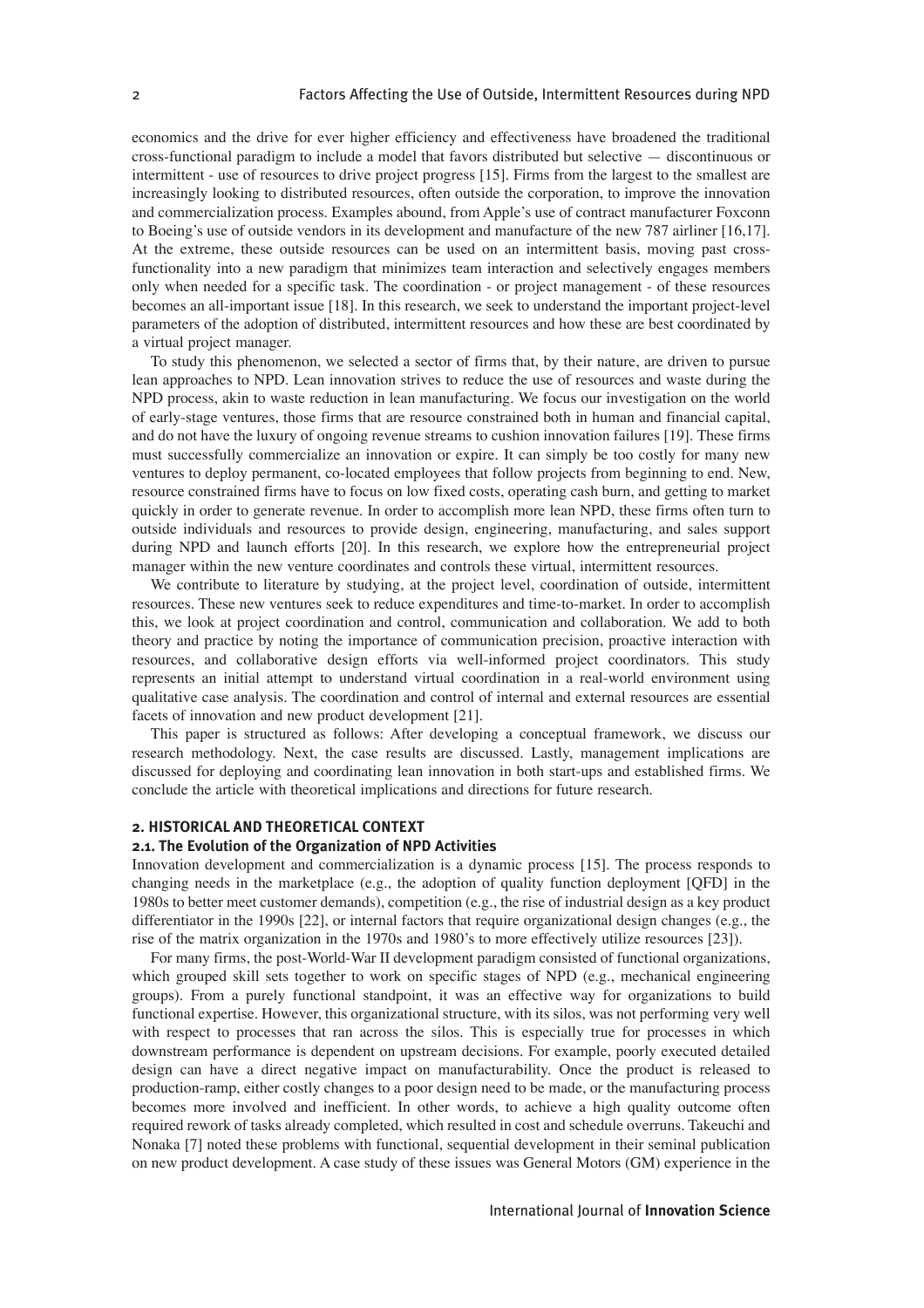1980s and 1990s. It suffered severe problems with their midsize GM10 (Chevrolet Lumina, Buick Regal, Cutlass Supreme, etc.) automobile line as a result of poorly thought-out designs that were costly to assemble, averaging a loss of nearly \$2,000 per vehicle [24].

In the 1980s, with the rise of Japanese companies in electronic consumer goods and automobiles, firms began to reexamine corporate structures more broadly, and more specifically their development processes. What followed was the implementation of the now classic cross-functional organization where different groups were applied to projects concurrently [7]. This increases communication and collaboration among team members, and allows downstream resources to communicate with upstream efforts in real-time.

Collaboration is defined as a process in which two or more individuals or units work together, have mutual understanding, shared resources, and achieve collective goals [25],[26],[9]. Kahn [9] indicates that collaboration rather than simply interaction is a primary factor in NPD success. Cross-functional teams are at the heart of that collaboration. Sosa et al. [27] found that, when teams involved talked to each other as they began to see or anticipate unexpected problems, they were able to mitigate them before the product testing phase of the project, resulting in considerable time and cost savings.

A famous example of co-located cross-functional teams in the 1990's was the Boeing 777 project [28]. Driven by digital design, the Boeing 777 was a widely analyzed project that was heralded as an unmitigated success for the development process, organization, and project outcomes. Co-located multifunctional individuals can readily communicate, especially if in close proximity [29]. This ideal of collocated and continuous collaboration would be located in the temporal, continuous area shown in Figure 1.



Figure 1. Dimensions of Cross-functional Collaborations.

In the two decades that have passed since initial development of the original 777, multiple factors have arisen that have caused firms to seek alternate development structures and processes. A major factor in this change has been globalization and the associated increase in competition. The rise of Asia as a manufacturing center, and low cost labor and parts, has shifted how firms design and manufacture products. As a recent example of this change, compare how Boeing's approach to developing the 787 differed from the one for the 777 [17]. For the 787, major structural fairings, subsystems, and components were sourced worldwide, to be integrated at final assembly. Seventeen major subassemblies from over ten countries are joined at the final assembly point [30]. Similarly, automobiles, computers, smart phones, and industrial equipment are designed, sourced, and assembled in a distributed manner. While post mortems on the 787 project are still being written, it is clear that many organizations have migrated away from the idealized co-located and often internal crossfunctional organization toward a more distributed form, often involving partners and resources outside the firm boundary (representing a shift to the lower right in Fig. 1).

Although not an automatic complement to the shift from co-located to distributed work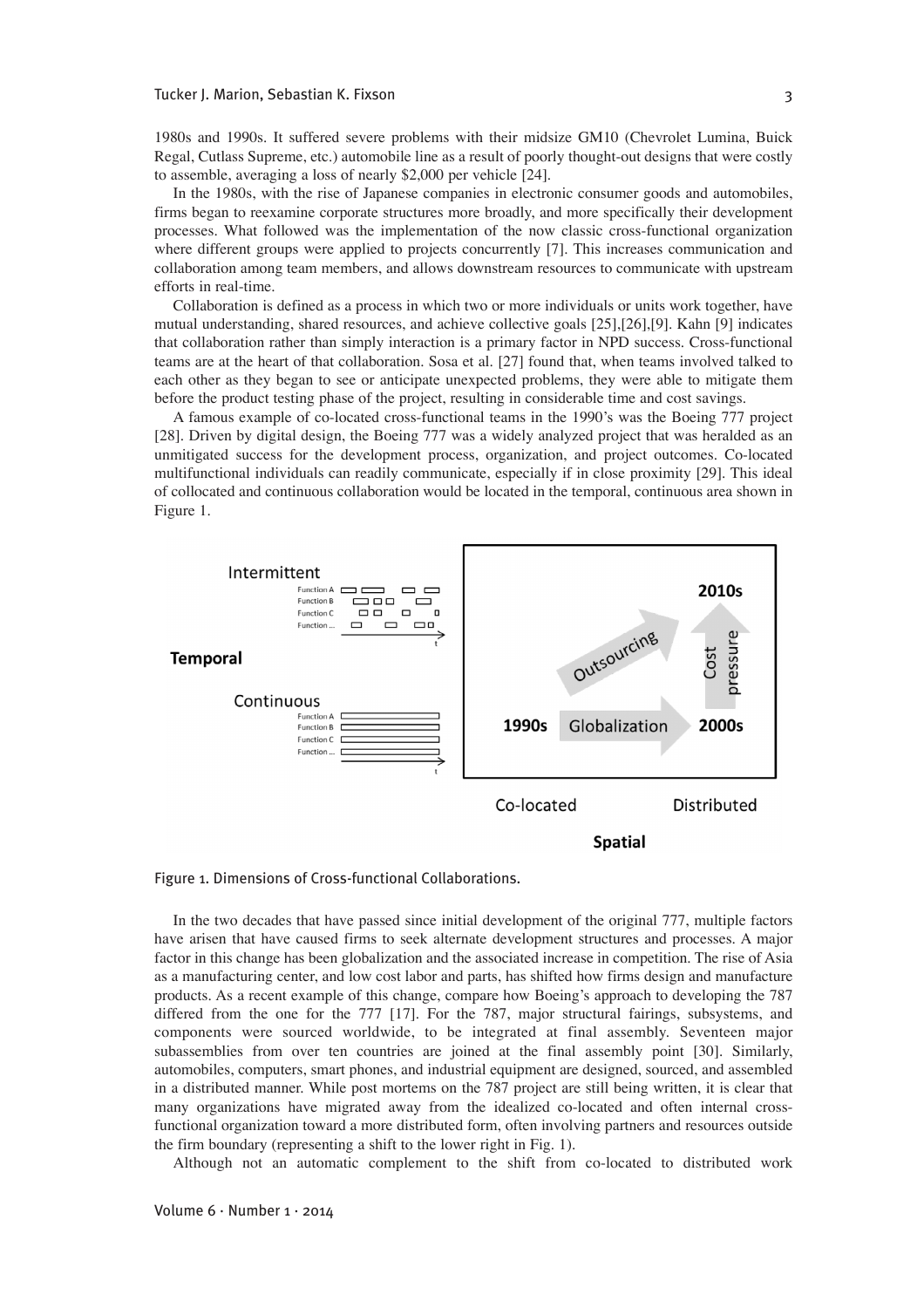arrangements (after all, it is possible that all members of a distributed team works for the same firm), distributed work more likely occurs in outsourced settings. Economists have discussed for centuries the question of what determines the existence of a firm boundary between two adjacent activities. Two main theoretical constructs trying to explain this phenomenon are transaction cost economics and resource-based view. The theory of transaction cost economics (TCE) refers to classic make-versus-buy decisions and is based on transaction theory, where firm decisions are based on the relative cost of options ranging from labor to the cost of manufacturing [31,32,33].

The total cost of development and production for a firm can be viewed as the sum of production and transaction costs [32,34]. Lower production costs in the guise of reduced labor and tooling have been a primary driver in offshoring and outsourcing both in development and manufacturing for the last twenty years. The other theoretical perspective is the resource-based view. Resource-based theory (RBT) suggests that firms have different resources (knowledge, assets, etc.) and that firm performance depends on those firm-specific resources and how they are used [35,36]. RBT is important in the transformation of location of resources during development because the firm decides what resources will be utilized, where they will be located, and what core competencies of the firm will be required. Distributed resources bridge these literatures, and combine to form a theoretical basis for our investigation.

Regardless of whether firms outsource development to third-party firms, or they manage offshore facilities and subsidiaries, collaboration and coordination among the teams remain essential. Jassawalla and Sashittal [37] analyzed the concept of collaboration in the context of NPD by comparing different cross-functional linkages in NPD processes. In their opinion, NPD processes are collaborative and not only integrative. They defined cross-functional collaboration as a type of cross-functional linkage, where participants in the team are characterized by high-levels of integration, transparency, mindfulness, and synergistic tendencies in their interaction. The shift to more distributed, and more often outsourced, NPD processes was accompanied by the rise of the Internet and the emergence of various digital communication tools that helped maintain frequent and rich communication despite the distance between collaboration partners.

In recent years, on top of the pressure to use less expensive resources halfway around the world, cost pressures have now resulted in companies searching for ways to use these resources for only the minimum amount of time required. We label this new form of new product development collaboration intermittent. The guiding idea is that these decentralized resources can be employed on the project when and where needed - in theory reducing man-hour expenditures. These intermittent resources may be an industrial designer located in Milan, a manufacturer located in Shenzhen, China, or a computeraided-design (CAD) engineer located in Boston. This change is represented by a shift to the top right quadrant in Fig. 1. A typical setting in which this type of intermittent use of NPD resources can be observed is an all means-constrained enterprise, particularly start-ups. Similar to the shift from colocated to distributed work arrangements, the shift from continuous to intermittent work engagement has often been accompanied by outsourcing.

While the degree of intermittency can vary, for the purpose of this paper we consider *an NPD project using collaboration resources only intermittently as one that consists of resources that are temporally, geographically, organisationally and/or culturally dispersed, but yet have to act interdependently, often through technology, to achieve a common goal like a new product, service, system, or organisational process. The team members may differ generally in their kind, position, discipline, and competencies and their membership may be temporary according to the needs of the long- or middle-term project and its dynamic nature.* 

## **2.2. Project Management, Coordination and Control in New Venture NPD**

Many new ventures have responded to their dynamic environments by introducing virtual teams, in which members are geographically dispersed and coordinate their work mainly through electronic information and communication technologies. For new firms, this is often driven by the necessity to increase skills and resources available to the founding team, while keeping expenses low. Small firm size presents a significant challenge for the firm that needs to design and implement a new product that requires any level of engineering, manufacturing and launch [19].

Over the last ten years, international cooperation has not only taken place in production, but to an increasing degree in the field of product and service development. In the current atmosphere of increasing pressure to reduce costs and shortening time-to-market considerations, virtual offers the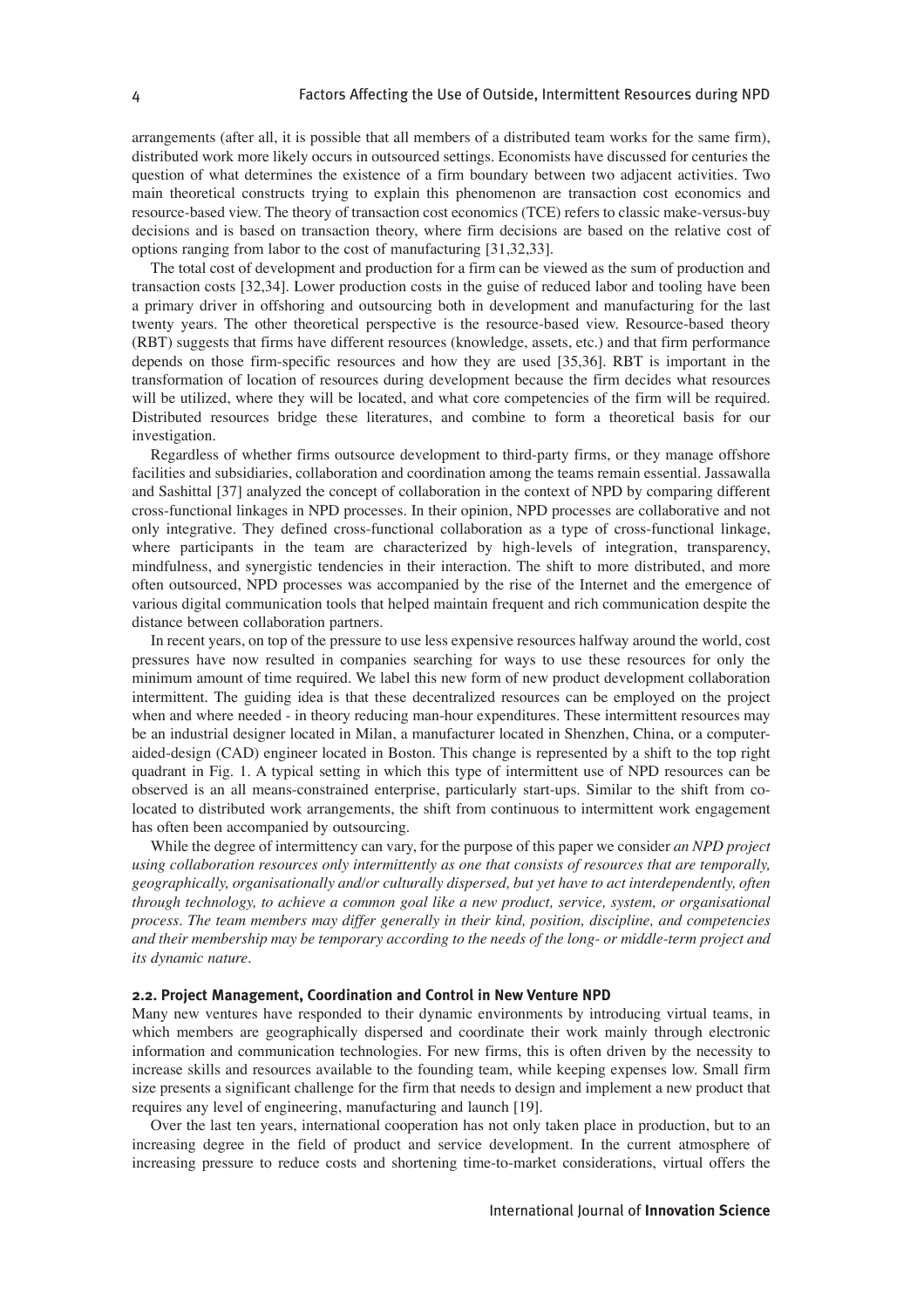potential to improve innovation performance [38]. This is particularly important to the new venture that is resource constrained in time, labour, and capital. Antoncic and Prodan [39] found that firms that actively develop alliances and networks aid in firms becoming more entrepreneurial, resulting in performance improvements.

New ventures experience similar project needs throughout the development process as large established firms, pointing to the importance of NPD practices and processes in these new firms [40,41,42]. The Project Management Institute (PMI) defines a project as a unique set of tasks with a beginning, an end, and a well-defined outcome [43]. An early-stage new venture is in essence a pure project, which starts with an entrepreneur's idea, obtains funding, follows agreed milestones during design and development, and ends through on-going operations, closure, or a liquidity event [44,19]. Ulrich and Eppinger [6], state: "new ventures or start-ups are among the most extreme examples of project organizations: every individual, regardless of function, is linked together by a single project the growth of the new company and the creation of its product(s)." Marion et al. [45] noted the importance of heavyweight project managers in driving the NPD process in resource constrained new ventures.

Many view the entrepreneur as a coordinator [46,33], with the primary role of the entrepreneur centred on the coordination of resources, both within the firm and through inter-organizational contracts [47]. Brentani and Reid [48] coined the term project brokers for managing individuals that synthesize, share, and manage project information among distributed stakeholders in the process to increase efficiency and effectiveness of innovation. Bretani and Reid define project brokers as predominately senior managers who can shepherd projects. Project brokers are not project-level personnel, but the concept denotes an omnipotent authority over project parameters and coordination. For ground-level project management, brokering individuals provide direction and coordination of the team and project tasks. These virtual resources and organizations may interface with one another, but the primary modes of communication exist between the project leader and the virtual resources. For this project-level function, we define the term project coordinator (PC). In this research, we focus on the important activities and attributes of these individuals.

Ideally, firms and their project coordinator could select and integrate particular skills at optimal points in the development process. This plug-and-play aspect could reduce fixed team costs, and would allow management to direct with pin-point precision where skilled assets can be deployed with the greatest impact. For example, industrial designers may be tasked with several discrete functions during the project such as: 1) up-front ethnographic research, 2) developing several concepts that express the research findings, and 3) evaluating design progress during detailed design. This may reduce design man hours substantially versus having an industrial designer on the project full-time from beginning to end. For the project, design is still being performed, but in a more targeted, discrete fashion.

This intermittent use of resources, however, is counter to the findings that team performance increases with close co-location [29] and early involvement of other internal functions as well external partners such as suppliers and customers [49]. This suggests that project management (i.e., the coordination and control of resources) is a critical component of successful NPD outcomes. This role falls to the project coordinator. Meredith and Mantel [50] noted important parameters of a successful project manager. These include the ability to acquire adequate resources, the breadth of communication and collaboration, the type of communication, and the quality of communication. Experience and interpersonal skills are considered essential. Understanding the critical characteristics of the project coordinator and ultimate success of the project are essential to understanding the benefits and pitfalls of using intermittent resources during NPD.

In addition, the use of the Internet in general, and IT tools in particular, has risen with the increase of distributed and increasingly intermittent work, which suggests that IT tools can play a critical role for high NPD performance. More specifically, recent research suggests that the use of IT tools can foster collaboration, albeit moderated by product complexity and task interdependency [51]. With this paper, we would like to drill even deeper into this question and investigate how exactly a project coordinator's use of IT tools affects project performance. Thus, we posit the following research question:

*Given that the coordination of only intermittently used resources is more challenging compared to continuously employed resources, what are project management mechanisms and forms of IT tool use that can avoid the otherwise predicted project performance deterioration?*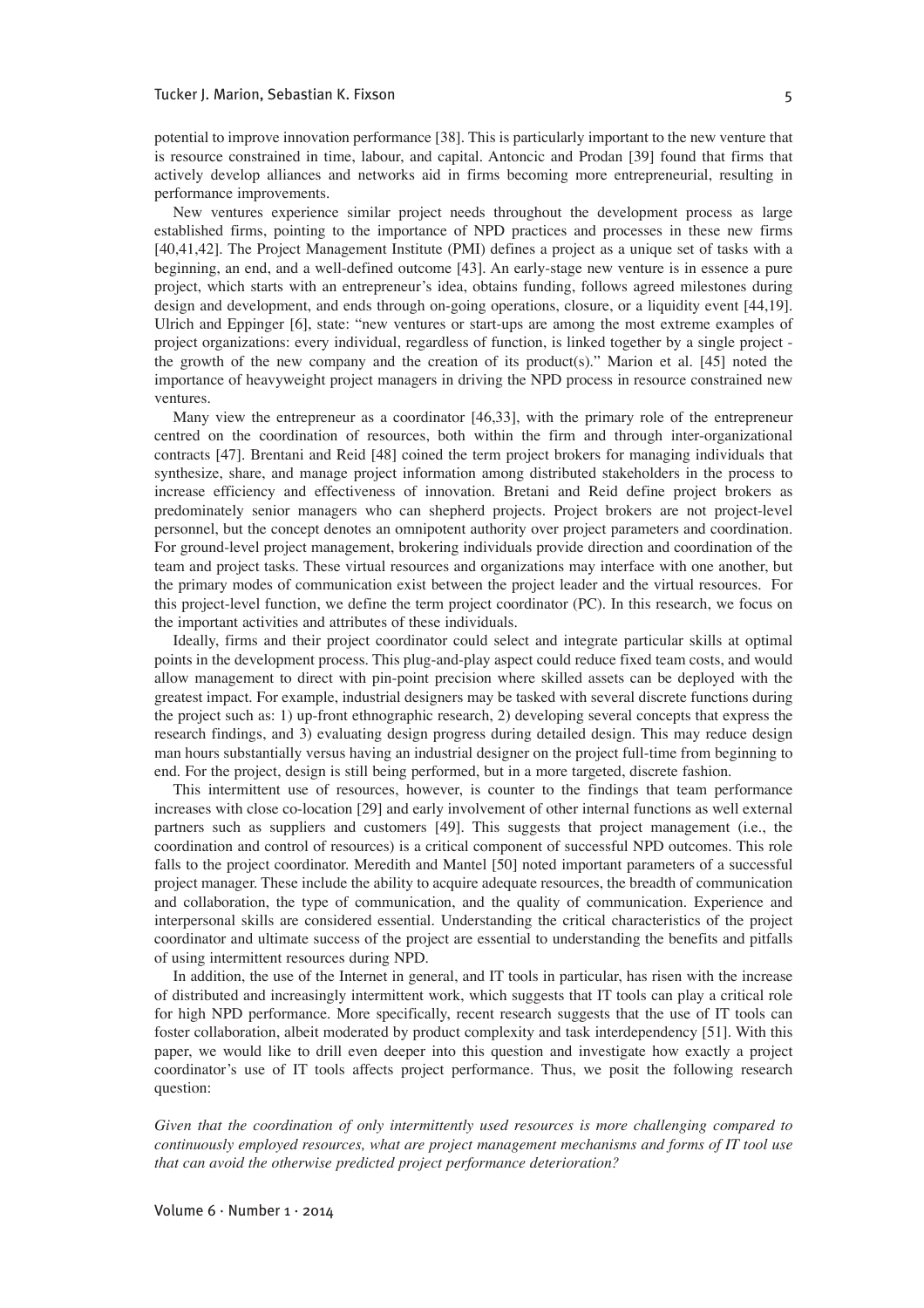#### **3. RESEARCH METHODOLOGY**

## **3.1. Research Design**

In this study, we aim to understand how intermittent resources are coordinated and controlled, and what factors in project management contribute to improved performance in these settings.

Recognizing that virtual intermittent resource deployment occurs at the project level, it can only be made visible by unpacking product development projects by studying them at the level of the engineer and designer. Other studies following the same logic have unearthed formerly unseen relationships between advanced CAD tool use and unanticipated inter-phase workload shifts [52]. In order to encompass the entire product creation process, we include all activities from concept development to product launch. This aligns with the boundaries that other researchers have drawn around the NPD process, although they vary in how finely they segment the individual process steps (e.g., five phases in Ulrich and Eppinger [6], or three phases in Brown [53], Cooper [12] or Marion and Simpson [54].

For project performance measurement, we focus on three typical project-level performance measures: quality, time, and cost [55,56]. We break down these dimensions into more measurable variables such as adherence to predetermined performance, time, and cost targets. We then complement those dimensions with higher-level financial objectives (such as reaching market and earning revenue, which represent key milestones in new ventures).

While the increase of virtual intermittent resource deployment suggests that there are ways to make these rather fragile systems work, there are also plenty of opportunities for project coordinators to get it wrong. For example, ill-structured hand-offs can lead to incomplete information transmission causing expensive rework later. Consequently, we will search for actions and attributes of the project coordinator that mitigate these challenges of intermittent resource deployment for high project performance. More specifically, project coordinators can influence project performance through various control mechanisms.

We include three separate control mechanisms in our study: outcome control, process control, and clan control. Following Turner and Makhika [57], we apply the following definitions: outcome controls primarily focus on the "result that a set of tasks produces"; process controls are "mechanisms that specify the appropriate behaviors and processes in which employees must be engaged"; and clan control "relies upon a socialization process to effectively eliminate goal incongruence between individuals" [57]. As in Rijsdijk and van den Ende [58], we consider all three mechanisms simultaneously.

Finally, as the advancement of electronic communication and the associated fall of communication costs have enabled some of the intermittent use of resources in the first place, it is reasonable to ask whether the use of more, or more modern, tools has an impact on project performance. Thus, we investigate how the project coordinator's use of electronic communication tools affects project performance in an intermittent resources setting.

#### **3.2. Case Selection and Data Collection**

With the objective of this in-depth field study to explore how the use of outside, virtual intermittent resources in the NPD process within the space of small, new ventures can be managed, we identified two instances of a product development project that were very similar in terms of complexity of product, number of external resources employed members, and degree of intermittency of resource employment. However, one instance was a project failure, whereas the other was a success. We investigated the reasons for these different outcomes by comparing and contrasting project coordination and control.

Cases were selected deliberately by type of project (multi-part consumer product with embedded electronics and software, SAIC code 3873) to reflect typical entrepreneurial ventures. The case methodology presented here is consistent with the objectives of qualitative research [59,60], and follows closely other qualitative works including Karjalainen and Snelders [61], Brockman et al. [62], and Mabert, et al. [63] that utilize in-depth small sample size case research to develop new product development insights [19]. Our qualitative research included independent factors or variables such as project coordinator specifics, communication, collaboration, and specific outcome measures such as development cost and timing.

To reduce potential sources of bias, multiple data sources were used (interviews, review of internal documents, emails, project wiki posts, etc.) in order to minimize interpretive problems. In-depth investigation and data collection were performed over a multi-year period. The research was conducted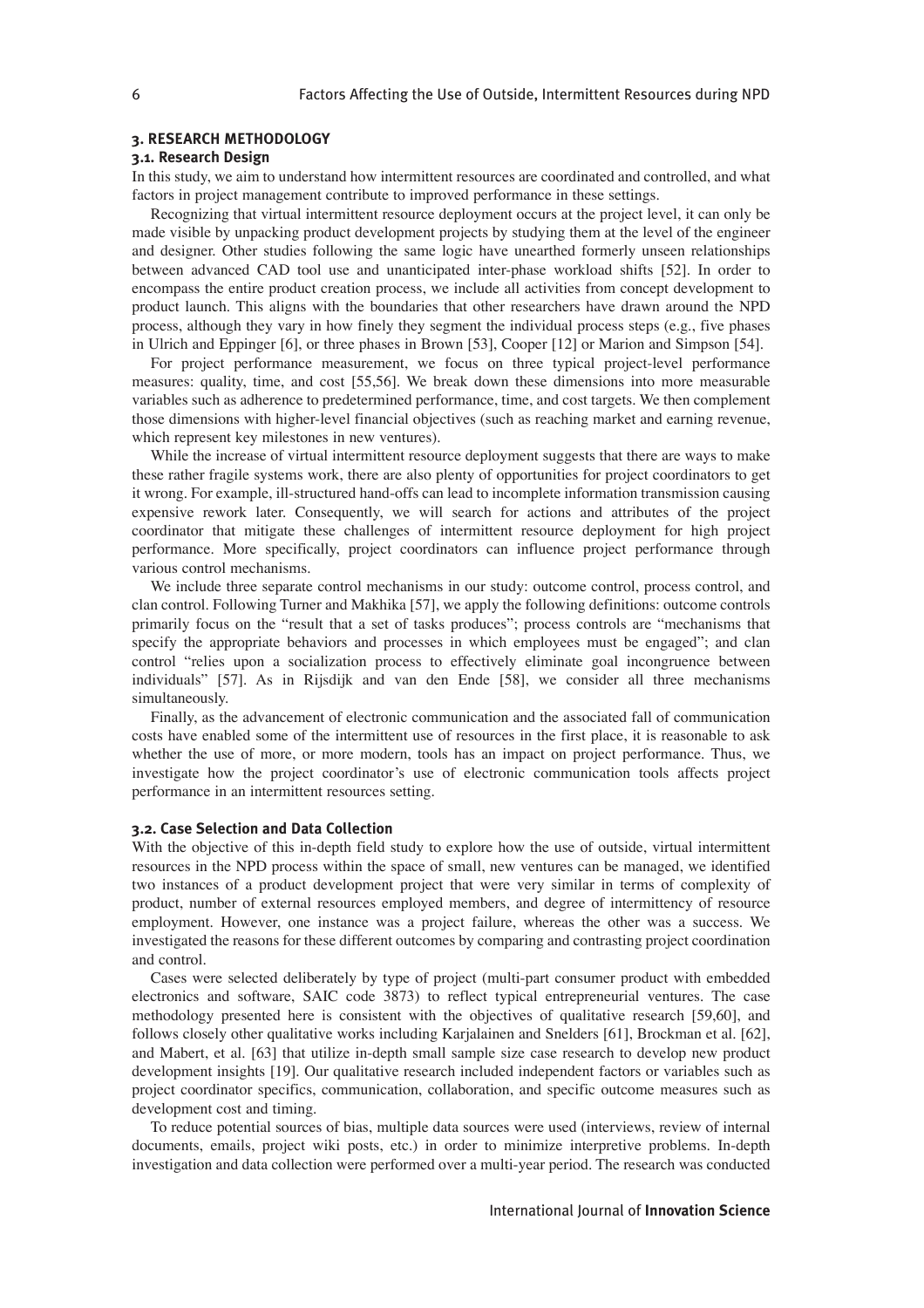in parallel with the projects, embedding the principle investigator (PI) within the development team as a participant observer. Sub-contractors were engaged in the research to capture marginal performers and aspects of events through correspondence and review of communications (email, etc.). These methods are consistent with in-depth, ethnographic qualitative research.

An ethnographic approach is the most viable research method, given its attributes of helping to understand human behavior and practices within a natural setting [64]. This type of research has grown rapidly in the last decade, and has influenced a variety of research areas including law, education, media, sciences, design, and management [65]. The engineering technology and communication methods used to develop the projects were consistent among both firms and time periods (computeraided-design [CAD] methods, communication methods, etc.) [66].

## **3.3. Project Characteristics**

The project characteristics are shown below in

| <b>Characteristics</b>          | <b>Project A</b>            | <b>Project B</b>            |
|---------------------------------|-----------------------------|-----------------------------|
| Corporation Type                | LLC                         | LLC                         |
| Number of founders              | 2                           | 2                           |
| Equity Finance Type             | Self-financed               | Self-financed               |
| Industry                        | <b>Consumer Electronics</b> | <b>Consumer Electronics</b> |
| Part Count                      | 125                         | 125                         |
| Full-time employees             | $\overline{c}$              | 2                           |
| Part-time employees             | 4                           | 4                           |
| Used outsourced resources       | <b>Yes</b>                  | Yes                         |
| Non, co-located resources used  | Yes                         | Yes                         |
| Project Coordinator experience  | 3 years                     | 15 years                    |
| Use of in-person meetings       | N <sub>0</sub>              | Yes                         |
| Use of phone and video calls    | No.                         | Yes                         |
| Use of project wiki             | Low                         | High                        |
| Reliance on email communication | High                        | Low                         |

Table 1. Sample Project Characteristics.

Projects A and B were conducted in the same new venture and had nearly identical scope; however, different project coordinators (PC) were tasked to manage the development projects. Project A was run before Project B. The project coordinator and most virtual resources were replaced after Project A ended and Project B was started. Project B was considered a complete reboot, clean-sheet approach to the project. Beyond initial specifications, almost no information was shared between the two projects.

The projects fell in the consumer electronics category, requiring mechanical, electrical, and software engineering as well as integration. These types of projects require industrial design, engineering, manufacturing, marketing and sales - and can be argued most resemble a traditional cross-functional project of some complexity. Given that these projects were so similar in their product specification, use of outside resources, and general NPD environment, we were able to distill what managerial actions caused a difference in outcomes.

## **4. RESULTS**

Between the two projects, a PC was used to manage outside, virtual resources. The PC for project A (PC A) had three years of experience. Project B's project coordinator (PC B) was more senior, with 15 years of direct project management experience. While experience is shown to be an important variable in project management, our lens is focused on more nuanced variables in the successful coordination of outside intermittent resources. We first review the projects' use of intermittent resources.

#### **4.1. Intermittent Resource Use**

During the discovery phase, both project A and B used outside intermittent resources. Each of the projects used an outside industrial designer to develop conceptual sketches of the product. These designers were then engaged at various points in downstream phases. The designers produced color renderings, brochures, and packaging concepts and prototypes. At each point they were engaged, they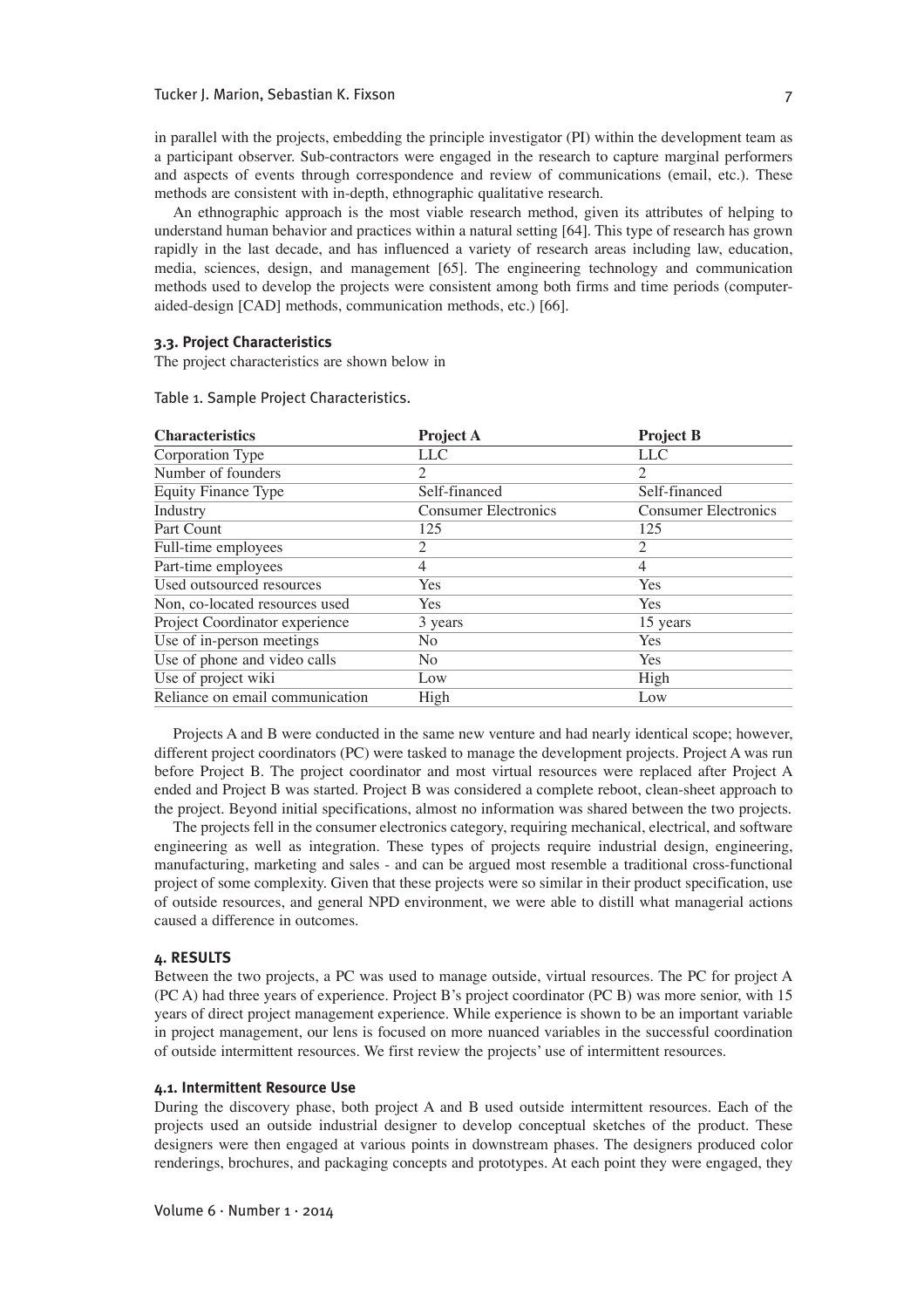were given a discrete task list to work toward.

During the design phase, more outside resources were engaged to provide design and engineering services. For both projects, these included mechanical, electrical, software, sales, marketing, and prototype services. The use of these resources was similar in both projects, with the exception of sales, marketing and outsourced manufacturing.

In project B, sales and marketing input were not used, and the product team decided to do competitive analysis themselves, rather than outsourcing it. Lastly, project B brought the design input of the manufacturer into this phase. Project A did not do this. While they were selectively asked to review the design, the manufacturer was not a full-time participant in the project. They were asked to review a design, and give feedback on manufacturability and cost. PC B also remained active in the design process, directly participating in the development of concepts and engineering designs with the team, in ways that PC A did not. In many ways, this phase was a co-design effort of transactional collaboration.

For the commercialization phase, both projects sourced outside contract manufacturers. Interestingly, project B staffed a cross-functional virtual organization in their production ramp and commercialization efforts. This included an all-hands-on-deck approach to see through pre-production problems. In this phase, the virtual resources collaborated in a similar manner to a traditional crossfunctional organization.

There is an important characteristic to note regarding the command and control of the resources. In all instances of project B, PC B acted as the information conduit among the team. Communication between the outside resources was virtually non-existent. Direct communication would flow between the resource and the PC, who would decide the next course of action. This would be followed by a project wiki post, and followed-up via a text or call. Because project A was halted before commercialization, data on this final phase does not exist for the project.

## **4.2. Project Outcomes**

In terms of project outcomes, project A was a failure. None of the project goals was met. The project ran over budget and behind schedule, and the functionality of the product fell far below desired specifications. The founders were extremely upset with project progress, appearance, and functionality of the product. In fact, one of the founders was brought to tears based on one of the prototypes. The project was halted before the product could be commercialized. Project B was completed on time, but exceeded budgetary estimates because of unforeseen technical issues regarding system integration between software and hardware design that required additional engineering man hours.

The concepts for design engineering for project B were well received, and the project proceeded to be manufactured and commercialized. The product reached market in late 2012. As of this writing, the company is still selling the product. We were not able to gather data on sales or product margin.

#### **4.3. Outcome Control**

In terms of project outcome control, there was clear distinction between the Project A and B. Project B had clear goals and monitoring of team tasks. The Project Coordinator on Project B was very persistent and somewhat heavy-handed in terms of following-up on tasks, hours spent on tasks, and reviewing schedules with team members. This did not occur in Project A. For example, in the critical task of ensuring a printed circuit board design could fit into a housing and interface with control buttons, PC A was rather lax in following-up with the electrical engineer (who was located 1000 miles from the PC). Here is a sample of emails from PC A to the electrical engineer: *"Can you give me a call tonight? I'd like to know where the 'Project A' stands. I also sent you a sample of board / enclosure and I'd like to hear your thoughts. Thanks." Four days passed with no response, and a second email was sent to the electrical engineer: "Just checking in on the progress."* 

From PC A's perspective, he was diligent in email requests for communication and technically is on top of the situation. However, there is a difference between a request for an update and proactively retrieving the required information. In unpacking this further, we see that PC A used email 30% more than PC B. Conversely, PC B used telephone communication 30% more.

As shown above, the emails lack a sense of urgency on the project. This is different from what was observed in Project B. PC B used telephone and instant messaging frequently, in some instances being unrelenting in seeking responses. This is one of the main reasons for the increased use of telephony. Often, PC B would post a project comment on the wiki and then wait for a response. If there was a lack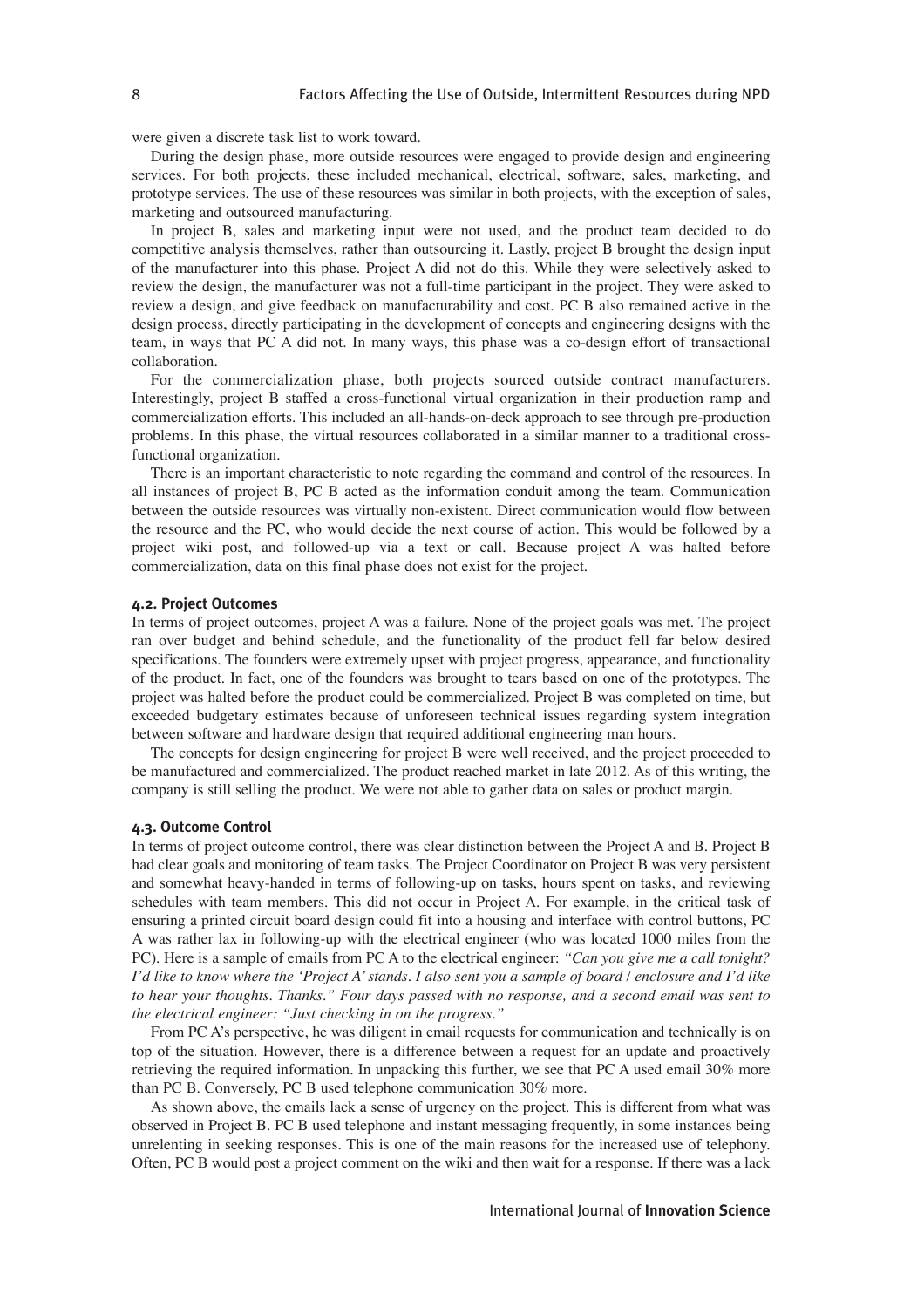of response, PC B would troll indication of a logged on team member (a feature available on Google's electronic mail [gmail]). A chat would then ensue and, based on importance, a call might be scheduled. As example is this gmail chat between PC B and an industrial designer: *"Hi - can you talk this afternoon (by phone)? We need to wrap-up Project B. Thanks." The designer replied one minute later with: "good morning (to PC B)... yes - - anytime this afternoon - - it will be done today." PC B replied with the following response: "Great. I'm wondering if we can get a prototype of the packaging as well."*

There are several nuances in this brief chat. First, PC B waited until he saw the designer online early in the morning. As soon as the chat service indicated the designer's presence, PC B initiated communication. Lastly, this conversation was followed by a Skype call later in the day, where project issues, tasks, and delivery dates were reviewed in real-time with a video call.

In terms of task management, although PC A and PC B both relied on a project wiki, where all members of the team were members of the project knowledge and information repository, PC B was more crisp in specifying tasks and following-up on them. An example is the use of short videos. PC A used screen capture videos to generally describe changes, then post the link to the project wiki. While these can be informative and visual, there is no mechanism to identify or track specific actions for the team. PC B however, specifically itemized each task (such as packaging design or modifications to CAD design) on the wiki and listed specifics on what needed to be accomplished in each area.

In this example, PC A used a short video to communicate task items, but nothing written to follow or track. In contrast, PC B has specific tasks that are also included in a task milestone spreadsheet posted on the home page of the wiki. The difference in the crispness of communication and task management is also apparent during important design communication. Here is an example from the project wiki on similar design issues from project A and B. In describing required design changes, PC A comments on the project wiki to the mechanical engineer: *"Yup, your [sic] right... How about designing some button extensions that we can SLA (a rapid prototype)? Looked a bit online for the button extensions and didn't see what we were looking for... Pic of holes looks good." In contrast, PC B notes that: "Yes, speaker should be under the mouth. Let's put small holes for speaker outlet there. Also, we need to include the post buttons in the Solidworks model. Regarding the wall thickness, if the overall size is smaller (and it is), I'm fine with 0.06."*

The communication of PC B is more authoritative, pointed, and descriptive. This allows the engineer to understand the communication clearly, and proceed with the tasks.

#### **4.4. Process Control**

For process control, neither PC A nor PC B followed detailed team procedures. This is typical of startup environments [45,19]. While neither virtual team followed written procedures, there was some formality in how both teams approached communication.

Both projects employed a wiki space where files, blog comments, and postings were shared with team members. Only project B's coordinator defined a process and monitored that process. This process was based on a project wiki, where team members would post near-daily updates for review and comment. Continually, project B's coordinator would prod team members to use the wiki rather than email. This echoes the findings in Marion et al. [19], which noted that new venture teams approach the NPD process differently than large, established firms. They found that new ventures often run by milestone, rather than to defined processes and procedures. This is supported by other research, such as Brockman, et al. [62], who noted that NPD teams may obtain motivation at specific milestones creating a strong atmosphere of commitment.

However, differences were found in how each PC approached these informal processes. PC B was very clear to team resources in declaring that all communication outside of phone or Skype calls were to be posted on the wiki. PC B stated: *"email traffic was reduced, as all back and forth communication on design would be done on the wiki, to ensure information is tracked."* 

This informal procedure worked well for the team. In fact, project B had 50% more lines written on the project wiki than project A. In contrast, PC A relied more extensively on emails. In terms of team monitoring, because project B relied more on wiki postings, project progress and use of the tools could be more readily tracked. In fact, PC B regularly checked wiki logins to ensure participants were logging into the system and viewing updates.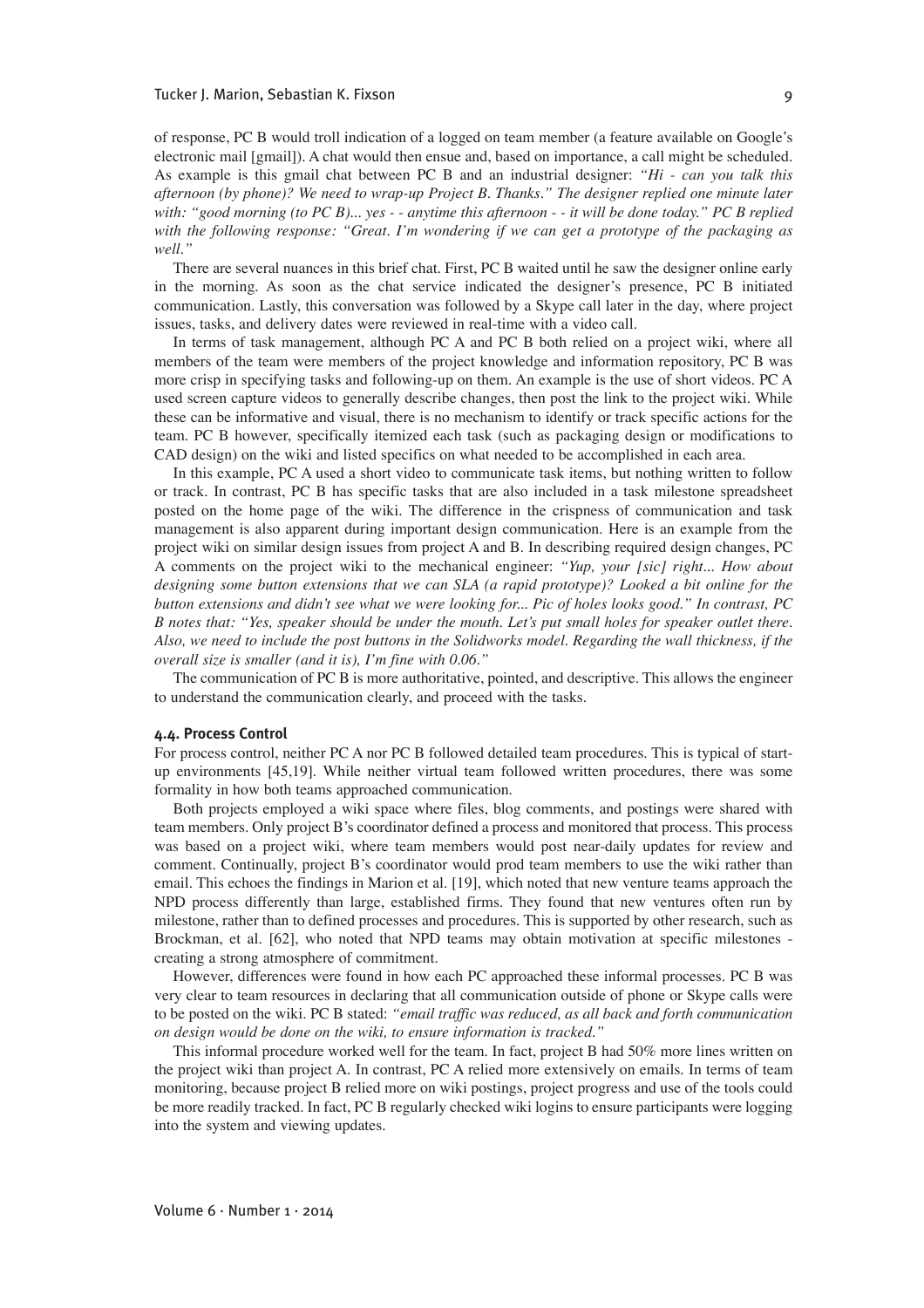## **4.5. Clan Control**

In terms of clan control, project A and B results were mixed with differences in their approach. PC A did not develop a strong sense of unity among members, while PC B did. In investigating their differences in developing unity, it was found that PC B met in-person with several team members at various points in the project, while PC A did not. PC A relied solely on remote, virtual communication. As an example of this *ad hoc* meeting schedule during a critical design integration phase, PC B posted this on the project wiki: *"Need to meet to discuss terminals and slight change to buttons."* Several days later, both met for coffee to review the changes and CAD files in real-time, face-to-face.

PC A fostered a sense of belonging on the team, which was noted by some team members as his friendly and pleasant demeanor. However, this affable demeanor did not go hand-in-hand with a sense of community because many team members were frustrated over PC A's lack of experience. Project B's coordinator had nearly the opposite results. Project B's coordinator was a task driven person, who had high expectations for the contractors. The sense of belonging to the team was not a priority. Both PCs established good working relationships with the team members, and remained on good terms with the team after the project ended.

## **4.6. Communication and Collaboration**

Communication and collaboration tools were used greatly by both projects and their team members. An overall table of communication-type usage is shown in Table 2.

| <b>Project Communication</b> | <b>Project A</b> | <b>Project B</b> |
|------------------------------|------------------|------------------|
| Email                        | 85%              | 55%              |
| Telephone and video calls    | $15\%$           | 40%              |
| In-person meetings           | 0%               | $5\%$            |
| Wiki posting word count      | 788              | 1550             |

Table 2. Communication characteristics.

Project A and B both used wikis extensively, and the wikis were a main focal point of the project and process management, particularly in Project B. As mentioned previously, the project under PC B control used the project wiki 50% more. The predominant method of communication among all the projects was email, although, for the younger PC A, the volume of emails was substantially greater than that of the more experienced PC B. The wiki allowed highly transactional communication between the PC and outside resources.

A main difference between the two coordinators, besides the volume of emails and differences in wiki use, was the use of selective in-person meetings. PC B used these meetings at several points during critical design phases, with the hope of eliminating communication errors in important design elements. While design and engineering are currently globalized and virtual, Project B highlights that there still appears to be a benefit to in-person interaction, or at the very least, the use of video telephony. PC B used both to influence resolution of design issues.

## **5. DISCUSSION**

Both projects in the study used some form of outside, intermittent resources during development. This included the use of industrial designers, and engineers tasked with detailed engineering design of components and assemblies. Both projects used rapid prototyping technologies, driven by their heavy use of digital design. In all cases, outsourced manufacturing firms provided input during productionramp, with Project B interfacing manufacturing earlier in the design phase. Despite these many similarities, the two PCs did not approach the use of intermittent resources in the same fashion. We will now turn to a discussion of how to explain the performance implications.

## **5.1. Control and Resource Coordination**

In looking more deeply at project management and the project coordinator, project coordinators need to focus on project control. Managing to milestones and providing teams with goals and feedback is important. This echoes the findings of Marion et al. [19] who noted the importance of milestone management for ultimate project success. While lacking a defined process, project B did have some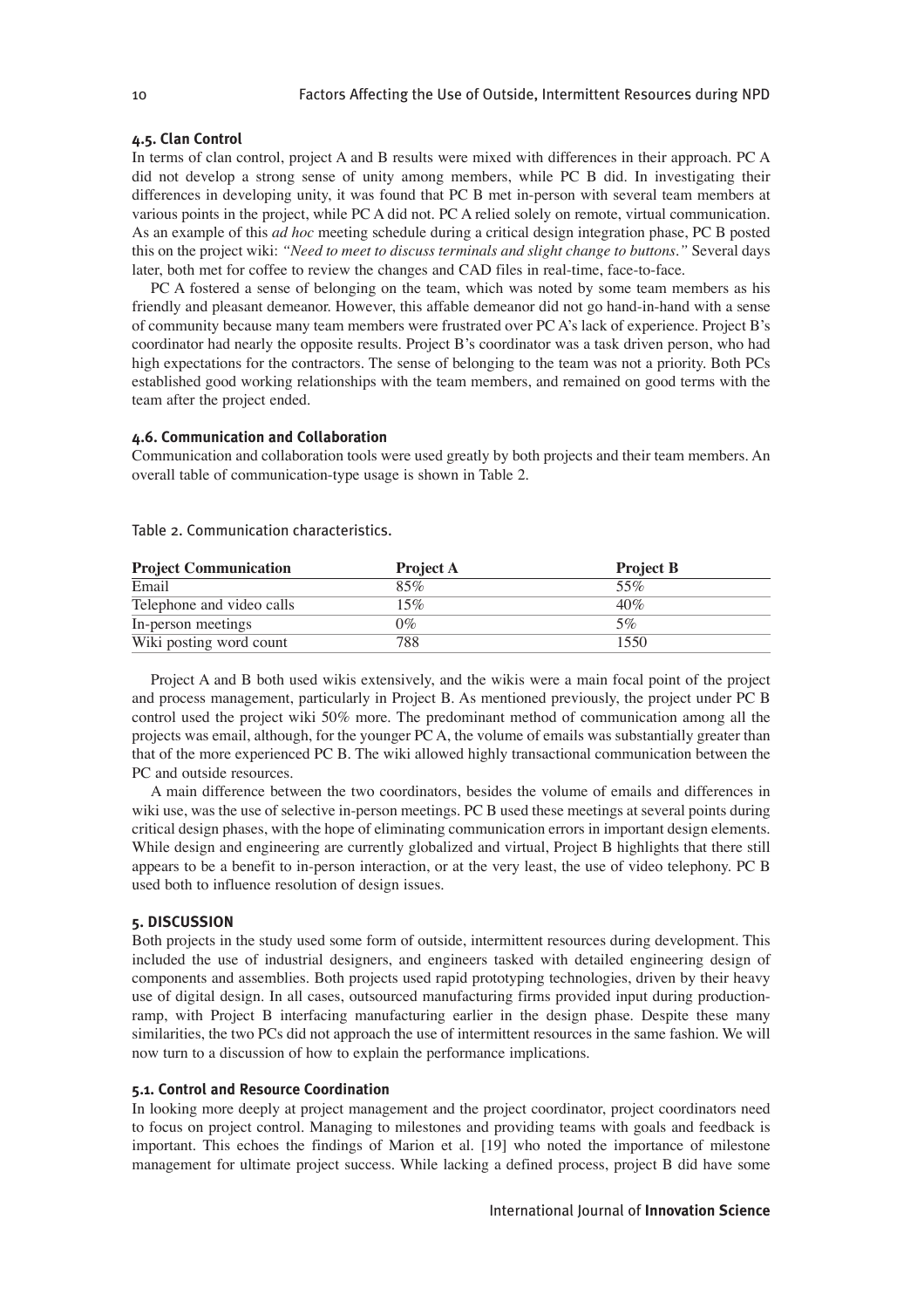#### Tucker J. Marion, Sebastian K. Fixson 11 12 12 12 13 14 15 16 17 18 18 19 18 19 18 19 18 19 18 19 18 19 18 19 1

process control with the use of wikis, messaging, and phone call follow-up that can be considered an *ad hoc*, but not written procedure. Another factor influencing outcomes was the environment fostered by the project coordinator. The unsuccessful project A had less clan control than project B. While enjoying a friendly environment, team members on project A were often frustrated by the PC's lack of experience and direction from the project coordinator. Managers and project coordinators would be well-served to focus on enabling an environment that is focused on goals and targets, while ensuring openness and trust.

An interesting observation was that although intermittent resources were used, ultimately these teams started to resemble cross-functional teams when needed or when the project was in extremis (during resolution of design or manufacturing issues delay production and sales, for example). This was particularly true of project B. Both of these projects had mechatronic elements with embedded software, with increased complexity and engineering needs versus simple consumer products or minor software applications.

In these situations, although the team was cross-functional, the intermittent resources remained primarily focused on their tasks at hand. Inter-task communication and collaboration occurred when a design or manufacturing issue occurred, not by proactive planning or happenstance. In general, the intensity of intermittent resources used increased dramatically as the project neared commercialization, becoming nearly continuous when needed.

Conversely, because these resources are utilized only when absolutely needed, there is a potential loss of planning input early in the process. As Thomke and Fujimoto [8] noted around the importance of front-loading, each of these projects was noticeably light in up-front research involvement. When not monitored, this has the potential to lead to back-loading [52].

For the new venture, managers and project coordinators should consider bolstering intermittent resources up-front in the discovery phase, rather than waiting for input only when it is critical. What is clear is the importance of the role that the PC plays in coordination and control of communication. In project B, the PC acted as the conduit and synthesis for all information. While design input was logged into a team system, resources did not act until instructed by the PC to do so. This can reduce the potential for outside resources to go off on their own, billing a large number of hours for little total project gain, a phenomenon that was symptomatic of project A.

#### **5.2. Communication Precision**

Lastly, in terms of digital design and IT, it is clear that these tools were used, but the way in which they were used is as important for intermittent resource use effectiveness. Interestingly, there was a generational difference in communication. The older PC B spoke more by phone; the younger PC A emailed substantially more. The older team members preferred the directness of phone or video calls.

In reviewing emails and wiki posts, it was also noted that older members were more clear and concise in directions to resources. The more pointed communication of design issues of project B's coordinator versus the less authoritative, more ambiguous post for project A's coordinator is an example of the need for communication to be direct and precise, and to eliminate areas of potential vagueness in today's collaborative IT environment.

From reviewing emails and posts, it appears it is the fidelity of communication, rather than type of tool, that is impactful to outcomes. For managers, it is important, as they grow tied to ever more complex digital design and IT packages, that the quality of communication is not overshadowed by the ease and capability of new tools. A pointed, direct instruction is much more impactful than an ambiguous suggestion.

Overall, as answers to our research question of the role of project management mechanisms and forms of IT tool use for the effectiveness of intermittent resource use, our case analysis suggests the following:

(i) While in both projects the use of intermittent resources was prevalent, the actual form of engagement varied substantially across the two cases. The type of intermittent use was similar (engineers, designers, prototyping, and manufacturing). What differed across projects was timing, intensity, and quality of engagement. Our small sample does not allow establishing a conclusive answer to which form is best for product development performance for any project, but our analysis fleshes out that intermittent resource use requires thoughtful and clear project management and coordination.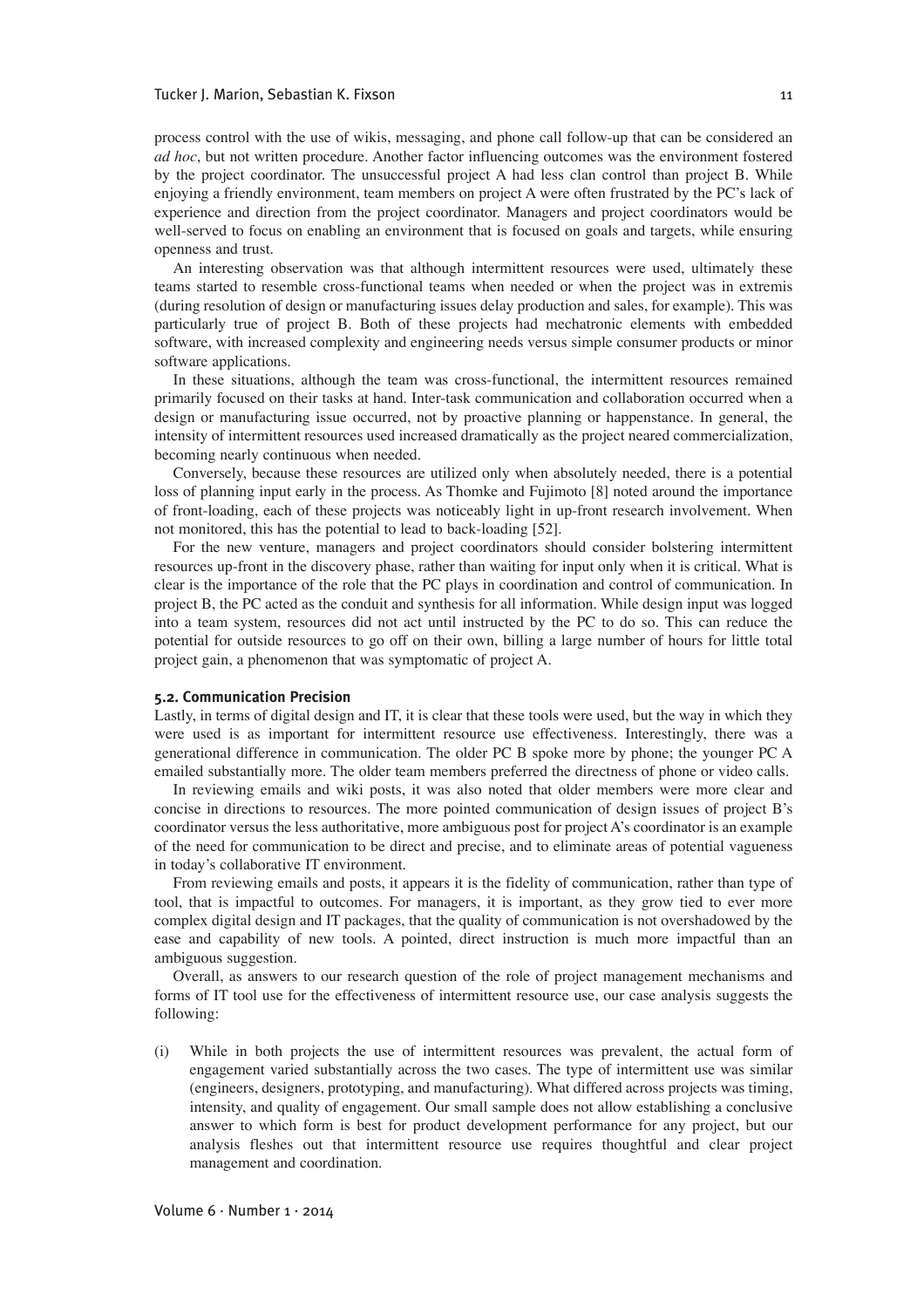(ii) Our cases suggest that the skills of the project coordinator are also reflected in the way in which IT tools are used. This is important as it suggests to simply answer the question whether or not an IT tool is used is insufficient to understand how its use affects project performance.

## **5.3. Knowledge Management and IT Precision**

This insight goes beyond advice on how project coordinators should use existing IT tools. It points to the requirements of future digital design and communication tools. In product development projects, both quantitative and qualitative data is generated. Existing digital tools, such as CAD or product lifecycle management (PLM) systems tend to focus on ensuring accuracy and completeness. They can do that only for explicit, mostly quantitative data. However, especially at the beginning (user research) and the end of the process (market launch), substantial tacit knowledge is generated [67] that exists at best in qualitative form.

In addition, throughout the process, data is transferred between parties, which often require a reinterpretation. For all of these tasks, direct and frequent communication channels are often the best mechanisms to minimize the loss in translation. In recent years, wikis and blogs have emerged as digital versions of face-to-face conversations. These tools have two significant advantages: first, they allow a distributed team to have a focused discussion on an issue; and second, the tools keep a record of the discussion. Both aspects make these tools particularly useful for the coordination of intermittent resource use. While there was a clear difference between the PCs' experience and approach to project management, there are differences in their approach to and use of this communication technology. Deconstructing further, PC B used precise communication with a sense of urgency and supplemented these communications with in-person meetings rather than relying solely on electronic communication. Further, when new media tools such as wikis were used, the directness of communication appears correlated to successful knowledge transfer of design input.

In this research, from a project-level, functional standpoint, it appears that the use of new media tools like wikis are able to catalog and transmit casual information such as design directives. These are then input into high accuracy software such as CAD systems. However, there is currently disconnection between the two, signaling opportunity for convergence in the future. We argue that one of the main future tasks of IT solutions will be to bring closer together, perhaps even integrate, the digital tools that maintain data accuracy and completeness with those that allow in a conversational style various team members to understand the meaning of tacit knowledge and qualitative data in the project context (Figure 2). This stands to improve the efficiency and effectiveness of the PC and intermittent team members.



## **Form of Interaction**

Figure 2: Future of digital design and communication tools.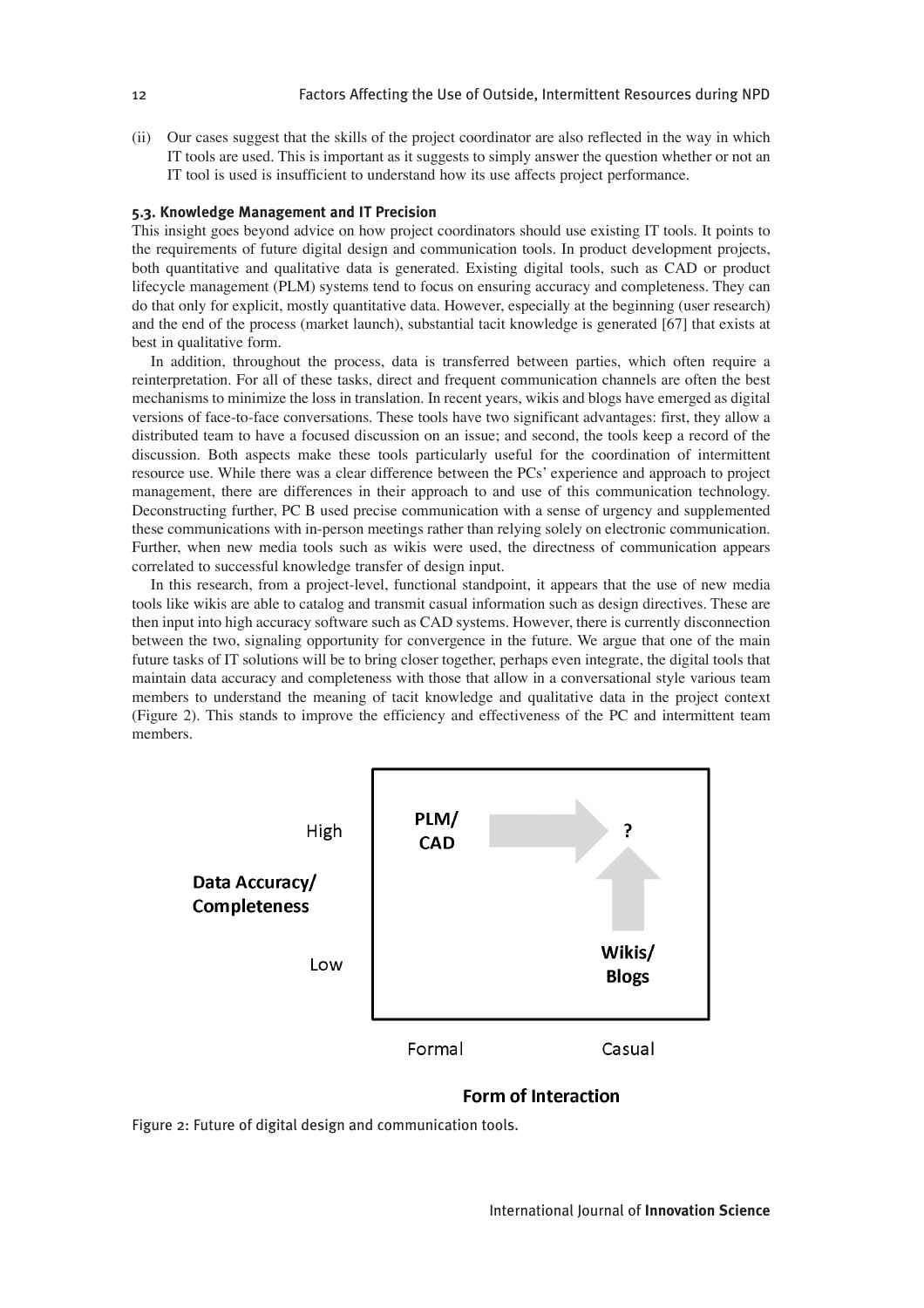## **6. LIMITATIONS AND FUTURE RESEARH GOALS**

There are several limitations in this study we hope to address in future research. The first is sample size. While important, the observations from the case studies can only indicate insights into some of the mechanisms at work in teams consisting of intermittently deployed resources, not providing statistically relevant data over larger n samples.

Next, while we were deliberate in our selection criteria (multi-part, consumer products) in order to control for product complexity, future empirical studies should vary complexity and innovation type (incremental versus radical, etc.). In addition, another extension could be to look at the impact of intermittent resource involvement by international region. The firms in our study were headquartered in the Unites States; thus, it would be valuable to compare this sample versus new ventures in China and Europe where there may be differences in financial and human capital pressures.

Lastly, we are interested in looking at the long-term impact of lean development methods for new ventures, exploring the issue of truncating development steps to reach market faster. We would also like to investigate the potential of detrimental impact on ultimate product and firm performance.

To accomplish these tasks, we plan on undertaking a quantitative study in the U.S. and China to empirically investigate the parameters of intermittent resource use and management. A survey will be developed, tested, and deployed to company principles at new ventures, SMEs, and large corporations. We feel that comparing similarities and differences between firm size and age will lead to valuable insights for both theory and practice.

## **REFERENCES**

- [1] Cooper, R. G. (2001) *Winning at New Products*, Perseus Publishing. Cambridge, MA.
- [2] Cooper, R. G. (2005) *Leadership: Pathways to Profitable Innovation*, 2nd Edition. Basic Books, New York.
- [3] Barczak, G., Griffin, A. & Kahn, K.B. (2009) Trends and Drivers of Success in NPD Practices: Results of the 2003 PDMA Best Practices Study. *Journal of Product Innovation Management* 26(1) 3-23.
- [4] Wheelwright, S. & K. B. Clark. (1992) *Revolutionizing product development*. New York: The Free Press.
- [5] Adler, P. (1995) Interdepartmental interdependence and coordination: The case of the design/manufacturing interface. *Organization Science* 6(2)147-67.
- [6] Ulrich, K. T. & Eppinger, S. D. (2011) *Product Design and Development*. 5th Edition. Irwin McGraw-Hill, New York.
- [7] Takeuchi, H. & I. Nonaka (1986) The new product development game. *Harvard Business Review* 64 (1) 146-7.
- [8] Thomke, S.H. & Fujimoto, T. (2000) The Effect of "Front-Loading" Problem-Solving on Product Development Performance. *Journal of Product Innovation Management* 17 128-142.
- [9] Kahn, K.B. (1996) Interdepartmental Integration: A Definition with Implications for Product Development Performance. *Journal of Product Innovation Management* 13(2) 137-151.
- [10] Souder, W.E. (1977) Effectiveness of nominal and interacting group decision processes for integrating R&D and marketing. *Management Science* 23(6) 595 - 605.
- [11] Souder, W.E. (1987) *Managing New Product Innovations*. Lexington, MA: Lexington Books.
- [12] Cooper, R. G. (2008) The stage-gate idea-to-launch process: Update, what's new and nexgen systems. *Journal of Product Innovation Management* 25(3) 213-32.
- [13] Eppinger, S. & Chitkara (2006) The Practice of Global New Product Development. *Sloan Management Review* 1-11.
- [14] Marion, T.J., Fixson, S.K. & Meyer, M.H. (2012) The Problem with Digital Design. *Sloan Management Review* 53(4) 63-68.
- [15] Griffin, A. (1997) The Effect of Project and Process Characteristics on Product Development Cycle Time. *Journal of Marketing Research* 34(1) 24-35.
- [16] Duhigg, C. & Bradsher, K. (2012) How the U.S. Lost Out on iPhone Work. New York Times. Last accessed January 2014. < http://www.nytimes.com/2012/01/22/business/apple-america-and-asqueezed-middle-class.html >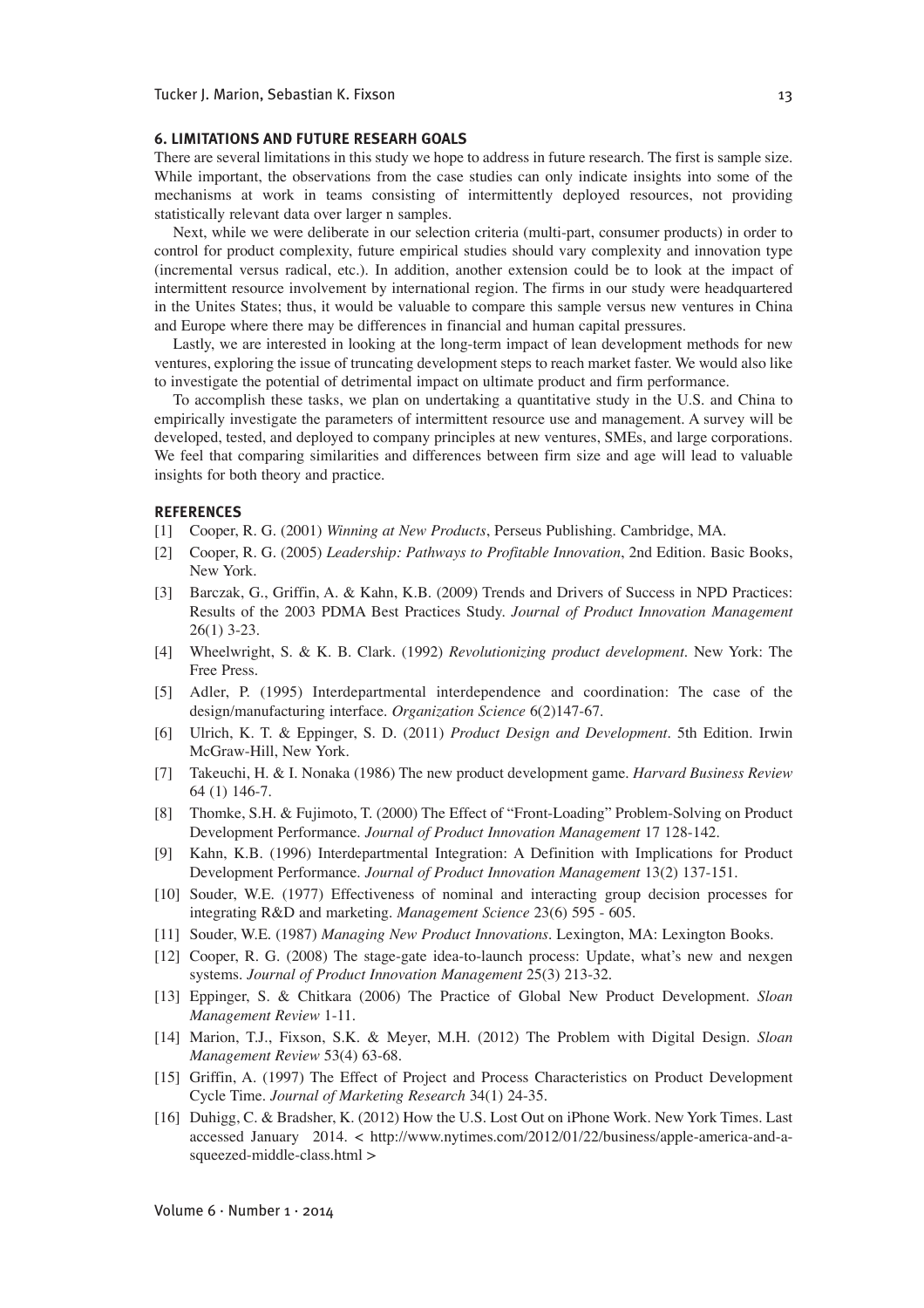- [17] Greising, D. & Johnsson, J. (2007) Behind Boeing's 787 Delays. *Chicago Tribune* December 8, 2007 Edition.
- [18] Kayworth, T., & Leidner, D. (2000). The global virtual manager: a prescription for success. *European Management Journal* 18(2) 183-194.
- [19] Marion, T.J., Friar, J.H. & Simpson, T.W. (2012) New Product Development Practices and Early-Stage Firms: Two In-Depth Case Studies. *Journal of Product Innovation Management* 29(4) 639 - 654.
- [20] Marion, T.J. & Friar, J.F. (2012) Lean Innovation. *Research-Technology Management* 55(5) 44- 50.
- [21] Philips, J. 2009. Defining Your Innovation Model: 10 Facets of Innovation. *International Journal of Innovation Science*. 1(1).
- [22] Bedford, C., Daniels, G., Desbarats, G., Hertenstein, J. H., Phillips, P., Platt, M. B., & Wallace, R. (2006) Profiting by design. *Design Management Review* 17(2) 54-59.
- [23] Galbraith, J.R. (1971) Matrix Organization Designs: How to combine functional and project forms. *Business Horizons* February, 1971 29-40.
- [24] MacKensie, A. & Lassa, T. (2009) GM: Countdown to Catastrophe. Motor Trend June 2009 issue.
- [25] Schrage, M. (1990). *Shared minds: The new technologies of collaboration*. New York: Random House.
- [26] Appley, D.G. and Winder, A.E. (1977) An evolving definition of collaboration and some implications for the world of work. *Journal of Applied Behavioral Science* 13 279-291.
- [27] Sosa, M. E., Eppinger, S. D., & Rowles, C. M. (2007) A network approach to define modularity of components in complex products. *Journal of mechanical design* 129 1118.
- [28] Sabbagh, K. (1996) 21st century jet: *The making and marketing of the Boeing 777*. New York: Scribner.
- [29] Allen, T.J. (1988) Managing the Flow of Technology, 4th edition. Cambridge: The MIT Press.
- [30] The Boeing Company. www.boeing.com. Accessed January 27, 2014.
- [31] Coase, R. H. (1937). The nature of the firm. *economica* 4(16) 386-405.
- [32] Williamson, O.E. (1975) *Markets and Hierarchies: Analysis and Antitrust Implications.* The Free Press: New York, NY.
- [33] Pitelis, C.N. and Pseiridis, A.N. (1999) Transaction cost versus resource value? *Journal of Economic Studies* 26(3) 221-240.
- [34] Williamson, O.E. (1979) Transaction-cost economics: the governance of contract relations. *Journal of Law & Economics* 22 233-261.
- [35] Wernerfelt, B. (1984) A resource-based view of the firm. *Strategic Management Journal* 5(2) 171\_180.
- [36] Wade, M. & Hulland, J. (2004) The resource-based view and information systems research: Review, extension and suggestions for future research. *MIS Quarterly* 28(1) 107-42.
- [37] Jassawalla, A.R. & Sashittal, H.C. (1998) An Examination of Collaboration in High-Technology New Product Development Processes. *Journal of Product Innovation Management* 15 237-254.
- [38] Huanga, W., Weib, K., Watsonc, R.T. & Tanb, B. (2003) Supporting virtual team building with a GSS: an empirical investigation. *Decision Support Systems* 34(4) 359-367.
- [39] Antoncic, B. & Prodan, I. (2008) Alliances, corporate technological entrepreneurship and firm performance: Testing a model on manufacturing firms. *Technovation* 28(5) 257-265.
- [40] Gartner, W.B. (1985) A Conceptual Framework for Describing the Phenomenon of New Venture Creation. *Academy of Management Review* 10(4) 696-706.
- [41] Schoonhoven, C.B., Eisenhardt, K.M., &Lyman, K. (1990) Speeding New Products to Market: Waiting Time to First Product Introduction in New Firms. *Administrative Science Quarterly* 35 177-207.
- [42] Gartner, W.B., Starr, J.A. & Bhat, S. (1998) Predicting New Venture Survival: An Analysis of 'Anatomy of a Start-up' Cases from Inc. Magazine. *Journal of Business Venturing* 14(2) 215-232.
- [43] Project Management Institute (PMI) Standards Committee. (1996) *Guide to the Project*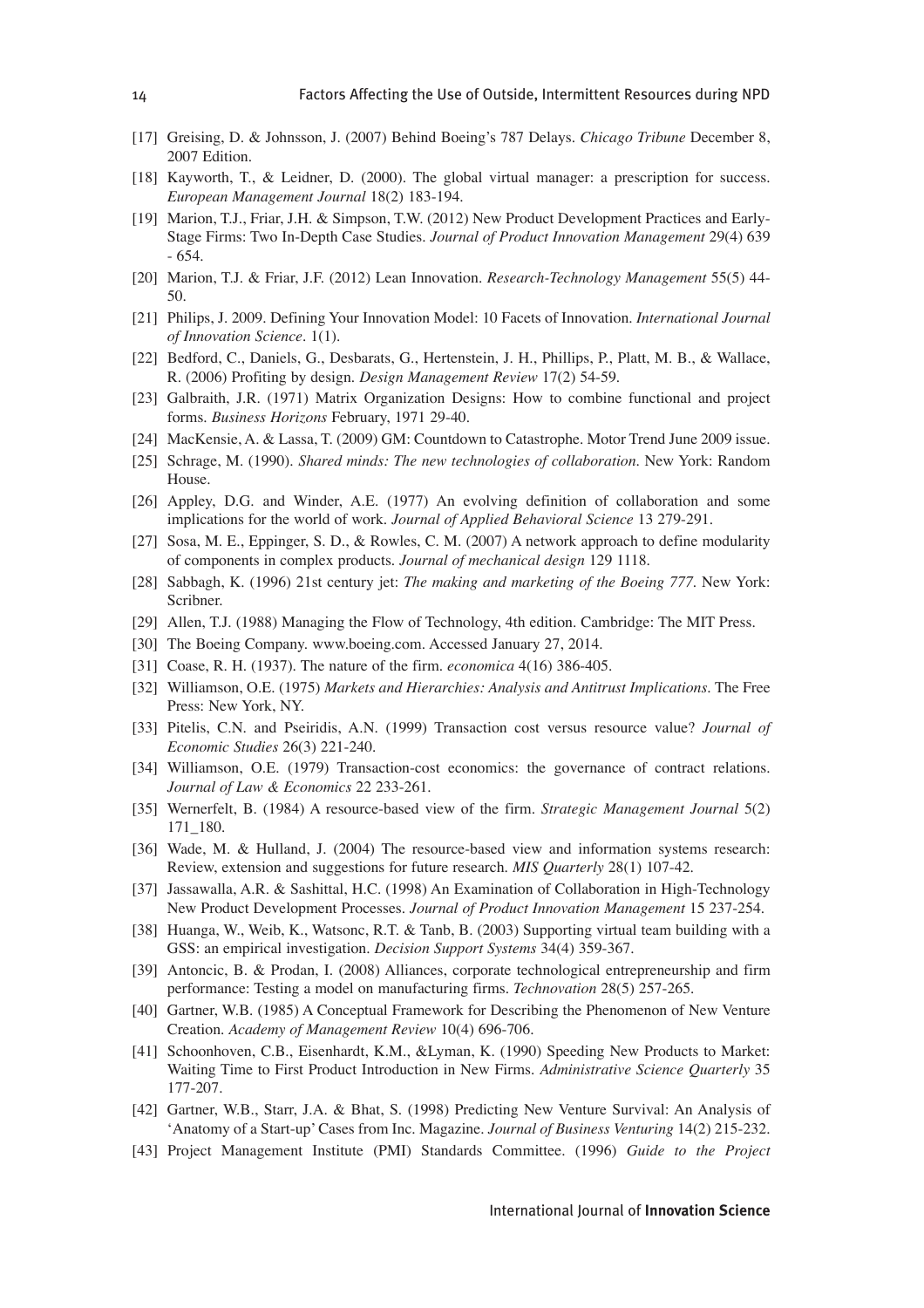*Management Body of Knowledge*. Project Management Institute : Upper Darby, PA.

- [44] Loch, C.H., Solt, M.E. & Bailey, E.M. (2008) Diagnosing Unforeseeable Uncertainty in a New Venture. *Journal of Product Innovation Management* 25(1) 28-46.
- [45] Marion, T.J., Dunlap-Hinkler, D., Friar, J.H. and Simpson, T.W. (2012) Instilling the Entrepreneurial Spirit into Your R&D Team: What Large Firms Can Learn from Successful Startups. *IEEE Transactions on Engineering Management* 59(2) 323-337.
- [46] Casson, M.C. (1982) *The Entrepreneur: An Economic Theory*. Martin Robertson: Oxford.
- [47] Ripsas, S. (1998) Towards an interdisciplinary theory of entrepreneurship. *Small Business Economics* 10(2) 103-115.
- [48] Brentani & Reid, (2012) The Fuzzy Front-End of Discontinuous Innovation: Insights for Research and Management. *Journal of Product Innovation Management* 29(1) 70-87.
- [49] Mishra, A.A. & Shah, R. (2009) In union lies strength: Collaborative competence in new product development and its performance effects. *Journal of Operations Management* 27 324-338.
- [50] Meredith, J.R. & Mantel, S.J. (2012) *Project Management: A Managerial Approach* 7th Edition. New York: John Wiley & Sons.
- [51] Peng, D.X., Heim, G.R. & Mallick, D.N. (2012) Collaborative Product Development: The Effect of Project Complexity on the Use of Information Technology Tools and New Product Development Practices. Production and Operations Management, Forthcoming.
- [52] Fixson, S.K. and Marion, T.J. (2012) Back-loading: A Potential Side Effect of Employing Digital Design Tools in New Product Development. *Journal of Product Innovation Management* 29(S1) 140-156.
- [53] Brown, T. (2009) *Change by Design: How Design Thinking Transforms Organizations and Inspires Innovation*: HarperBusiness; First Edition.
- [54] Marion, T.J. & Simpson, T.W. (2009) New product development practice application to an earlystage firm: the case of the PaperPro (R) StackMaster. *Design Studies* 30(5) 561-587.
- [55] Brown, S.L. & Eisenhardt, K.M. (1995) Product Development: Past Research, Present Findings, and Future Directions. *Academy of Management Review* 20(2) 343-378.
- [56] Clark, K.B. & Fujimoto, T. (1991) Product Development Performance. Boston, Massachusetts: Harvard Business School Press.
- [57] Turner, K. L., & Makhija, M. V. (2006) The Role of Organizational Controls in Managing Knowledge. *Academy of Management Review* 31(1)197-217.
- [58] Rijsdijk, S. A., & van den Ende, J. (2011) Control Combinations in New Product Development Projects. *Journal of Product Innovation Management* 28 868-880.
- [59] Silverman, D. (2000) *Doing Qualitative Research*. London: Sage Publications.
- [60] Yin, R.K. (1994) Case Study Research: Design and Methods. Thousand Oaks, CA: Sage Publications.
- [61] Karjalainen, T. & Snelders, D. (2010) Designing Visual Recognition for the Brand. *Journal of Product Innovation Management* 27 6-22.
- [62] Brockman, B.K., Rawlston, M.E., Jones, M.A. & Halstead, D. (2010) An Exploratory Model of Interpersonal Cohesiveness in New Product Development Teams. *Journal of Product Innovation Management* 27 201-219.
- [63] Mabert, V.A., Muth, J.F. & Schmenner, R.W. (1992) Collapsing New Product Development Times: Six Case Studies. *Journal of Product Innovation Management* 9 200-212.
- [64] Jackson, P. (2000) Ethnography, chapter in R. Johnston, D. Gregory, G. Pratt and M. Watts (eds) *The Dictionary of Human Geography*. Oxford: Blackwell.
- [65] Wacquant, L. (2003) Ethnografeast: A Progress Report on the Practice and Promise of Ethnography. *Ethnography* (4) 5-14.
- [66] Buyukozkan, G, Dereli, T. & Baykasoglu, A. (2004) A survey on methods and tools of concurrent new product development and agile manufacturing. *Journal of Intelligent Manufacturing* 14 731 - 751.
- [67] Nonaka, I. & Takeuchi, H. (1995) *The knowledge creating company: How Japanese companies create the dynamics of innovation*. New York: Oxford University Press.

Volume 6 · Number 1 · 2014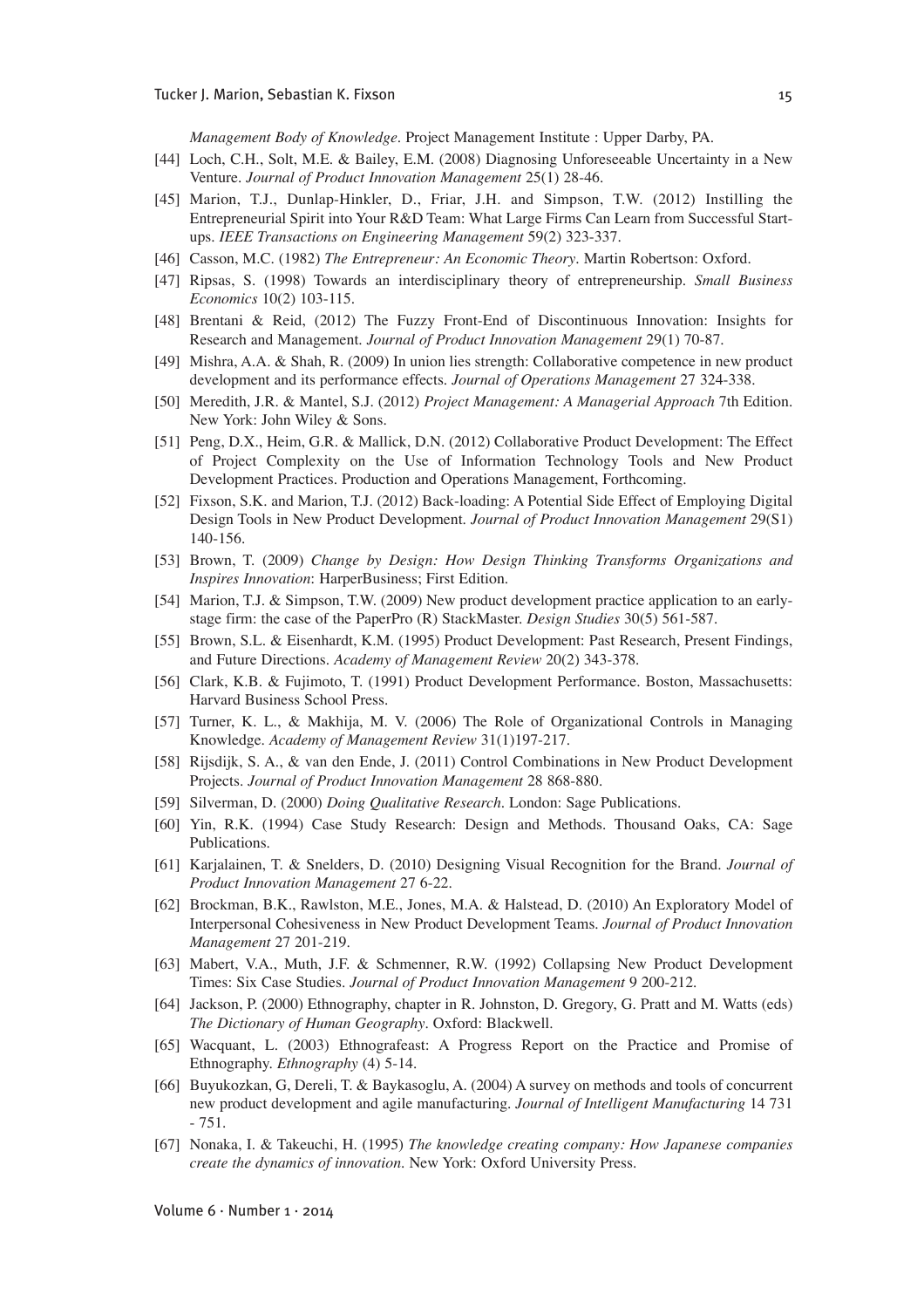| <b>Project Coordinator (PC)</b>                   | <b>Project A</b>    | <b>Project B</b>  |
|---------------------------------------------------|---------------------|-------------------|
| Experience                                        | 3 years             | 15 years          |
| Degree                                            | BS Eng. Tech., MSTE | BSME, MSE, PhD IE |
| Gender                                            | Male                | Male              |
| Projects Managed                                  | 10                  | $100+$            |
| Start-up experience                               | 3 years             | 10 years          |
| Large firm experience                             | 0 years             | 7 years           |
| Tenure on team                                    | 6 months            | 6 months          |
| <b>Outcome Control</b>                            |                     |                   |
| Team goal monitoring                              | No                  | Yes               |
| Cost monitoring                                   | No                  | Yes               |
| Clear cycle time goals                            | No                  | Yes               |
| <b>Process Control</b>                            |                     |                   |
| Detailed team procedures followed                 | No                  | N <sub>o</sub>    |
| PC specified processes                            | No                  | Yes               |
| Team monitoring to process                        | No                  | Yes               |
|                                                   |                     |                   |
| <b>Clan Control</b><br>Developed a sense of unity | No                  | Yes               |
| Fostered belonging to the team                    | Yes                 | N <sub>o</sub>    |
| Developed strong sense of community               | Yes                 | N <sub>o</sub>    |
| PC on good terms with team                        | Yes                 | Yes               |
| <b>Communication and Collaboration</b>            |                     |                   |
| Email used                                        | Yes                 | Yes               |
| Wikis used                                        | Yes                 | Yes               |
| CAD used                                          | Yes                 | Yes               |
| Phone used                                        | Yes                 | Yes               |
| In-person meetings                                | Yes                 | Yes               |
| Teleconferences                                   | Yes                 | Yes               |
| Video calls                                       | Yes                 | Yes               |
| <b>Intermittent Resource Use</b>                  | <b>Project A</b>    | <b>Project B</b>  |
| <b>Discovery Phase</b>                            |                     |                   |
| Industrial designer                               | Yes                 | Yes               |
| Mechanical Engineer                               | N <sub>o</sub>      | N <sub>0</sub>    |
| <b>Electrical Engineer</b>                        | No                  | No                |
| Software Engineer                                 | No                  | No                |
| Sales and Marketing Resource                      | No                  | No                |
| Outside Prototyping Firm                          | No                  | No                |
| Outsourced Manufacturing                          | N <sub>o</sub>      | N <sub>o</sub>    |
| <b>Design Phase</b>                               |                     |                   |
| Industrial designer                               | No                  | Yes               |
| Mechanical Engineer                               | Yes                 | Yes               |
| <b>Electrical Engineer</b>                        | Yes                 | Yes               |
| Software Engineer                                 | Yes                 | Yes               |
| Sales and Marketing Resource                      | Yes                 | No                |
| Outside Prototyping Firm                          | Yes                 | Yes               |
| <b>Outsourced Manufacturing</b>                   | No                  | Yes               |

## **APPENDICES Appendix A1. Detailed project data.**

International Journal of **Innovation Science**